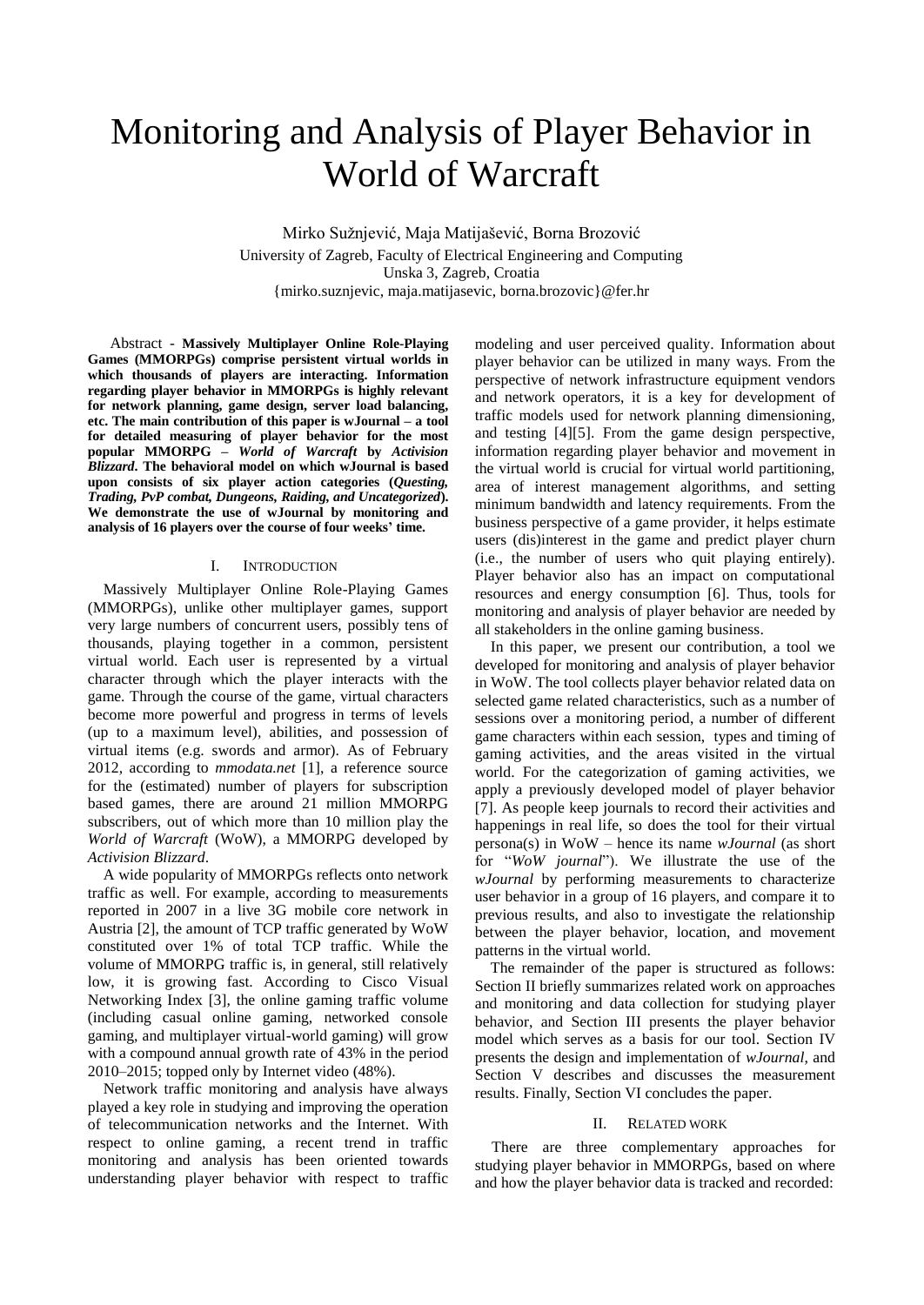- At the server: this approach is based on the game provider's internal server data logs, which, obviously, can only be obtained or accessed only in close cooperation with the game provider;
- At the client: this approach is based on either extending the default game client by developing an add-on (using an API provided by the game developer), or, creating a new or modified game client with desired functionality (possibly subject to technical, legal, and/or licensing restrictions). Using an add-on (also spelled as "addon"), or a modified client for behavior monitoring requires cooperation with players;
- In the network: this approach is based on capturing game traffic in the network and analyzing it, usually offline, to extract the behavioral information from those traces. Access to network infrastructure is needed in this approach, and depending on the measurement point, cooperation with the network operator may be needed (or not).

Each approach has its advantages and disadvantages with respect to the amount and descriptiveness of data, as well as its suitability for a particular purpose. For the purposes of this work, we briefly summarize the user behavior characteristics which have been studied in literature.

*Server data approach.* Feng, Brandt and Saha [\[8\]](#page-5-5) have performed an analysis on several years of server log data provided by developers of popular MMO *Eve online*. They investigate the number of players logged into the game at any given time. They have also presented a long term analysis and demonstrated how adding new content to the game influences player behavior.

*Client data approach.* In addition to collecting data about the player using the client itself, several works use polling, meaning they use a script, running on a client, which uses regular game client mechanisms to "poll". i.e., obtain information on, other virtual characters (i.e., players' avatars) present in the virtual world. This approach is used by Pittman and GauthierDickey [\[9\]](#page-5-6) who record and model the behavior of two MMORPGs: WoW and *Warhammer Online* by *Mythic Entertainment*. Authors also mention that another option for measuring player behavior would be to modify the game client, which could provide better results, but with possible legal consequences. Lee, Chen, Cheng and Lei [\[10\]](#page-5-7) gather the data of player behavior in WoW over the course of three years, constantly refreshing the avatar presence. Data is used to predict avatar play time, since there was no way to correlate the avatar to the actual player. Zhuang et al. [\[11\]](#page-5-8) measure session length, player availability, player downtime, and player location in the virtual world. Authors classify the virtual world zones into areas named *Questing*, *Traveling*, and *Cities*, and calculate the time a player stays in each area. In our previous work [\[7\],](#page-5-4) we introduced a WoW add-on named *World of Warcraft Session Activity Logger* (WSA-Logger), a predecessor to *wJournal*. (Compared to WSA-Logger, *wJournal* has several improvements in terms of functionality and performance, which will be described later in this paper.)

*Network approach.* This approach is applied by Kihl, Aurelius, and Lagerstedt [\[12\]](#page-5-9) who inspect network traffic in an access network in Sweden and extract the traffic from a number of households in which people played WoW. They present information regarding hourly and daily patterns of the number of active players, traffic load, and session length. A correlation between time of the day and traffic generated by WoW is used to predict server load.

#### III. PLAYER BEHAVIOR MODEL

In this section we briefly explain the behavioral model on which *wJournal* is based upon. The behavioral model, specified in our previous work [\[7\],](#page-5-4) and examined in respect to psychological player motivation [\[13\],](#page-5-10) specifies six action categories of user behavior, which translate to the states in the finite state machine used by the software. We base the internal logic in *wJournal* on states and transitions corresponding to their equivalents in the system of WoW: the states correspond to the action categories, and the transitions correspond to events (messages sent) which denote the start of a certain game activity.

In our player behavior model [\[7\],](#page-5-4) we have defined the following action categories for MMORPGs: 1) *Questing*, 2) *Trading*, 3) *Dungeons*, 4) *Raiding*, 5) *Player versus Player (PvP) combat*, and 6) *Uncategorized*. We briefly describe the action categories next.

*Questing* is an action category involving solving task given by Non-Player Characters (NPCs) for a reward in terms of experience, virtual items, or in-game currency. It is usually performed by a player alone, as questing tasks are usually fairly simple (e.g., kill 10 wolfs).

*Trading* category includes actions which serve for exchange of virtual goods or money between two players, or, an NPC and a player. Such actions include sending in-game mail, trading virtual items, visiting banks, etc.

*Dungeons* is a primary small group activity in which a group of players, typically 4-5, fights against a large number of hostile NPCs inside confined areas of the virtual world. These areas are replicated for each group of players and are called instances.

*Raiding* is an action category which is very similar to *Dungeons*, but larger on all scales. It involves larger groups of players (i.e., 10 and more), NPC opponents are more challenging, and fights are more complex. Therefore, *Raiding* provides better rewards then *Questing* and *Dungeons*.

*PvP combat* involves actions of battling between players, both in instanced and in non-instanced areas. Its distinctive characteristics are high action pace, high player mobility, and low number of NPCs.

*Uncategorized* comprises the time within the session which cannot be uniquely assigned to one of the five categories mentioned previously.

## IV. DESIGN AND IMPLEMENTATION OF WJOURNAL

*wJournal* has been designed as a WoW add-on. This design choice has been based on the fundamental requirement which stems from the player behavior model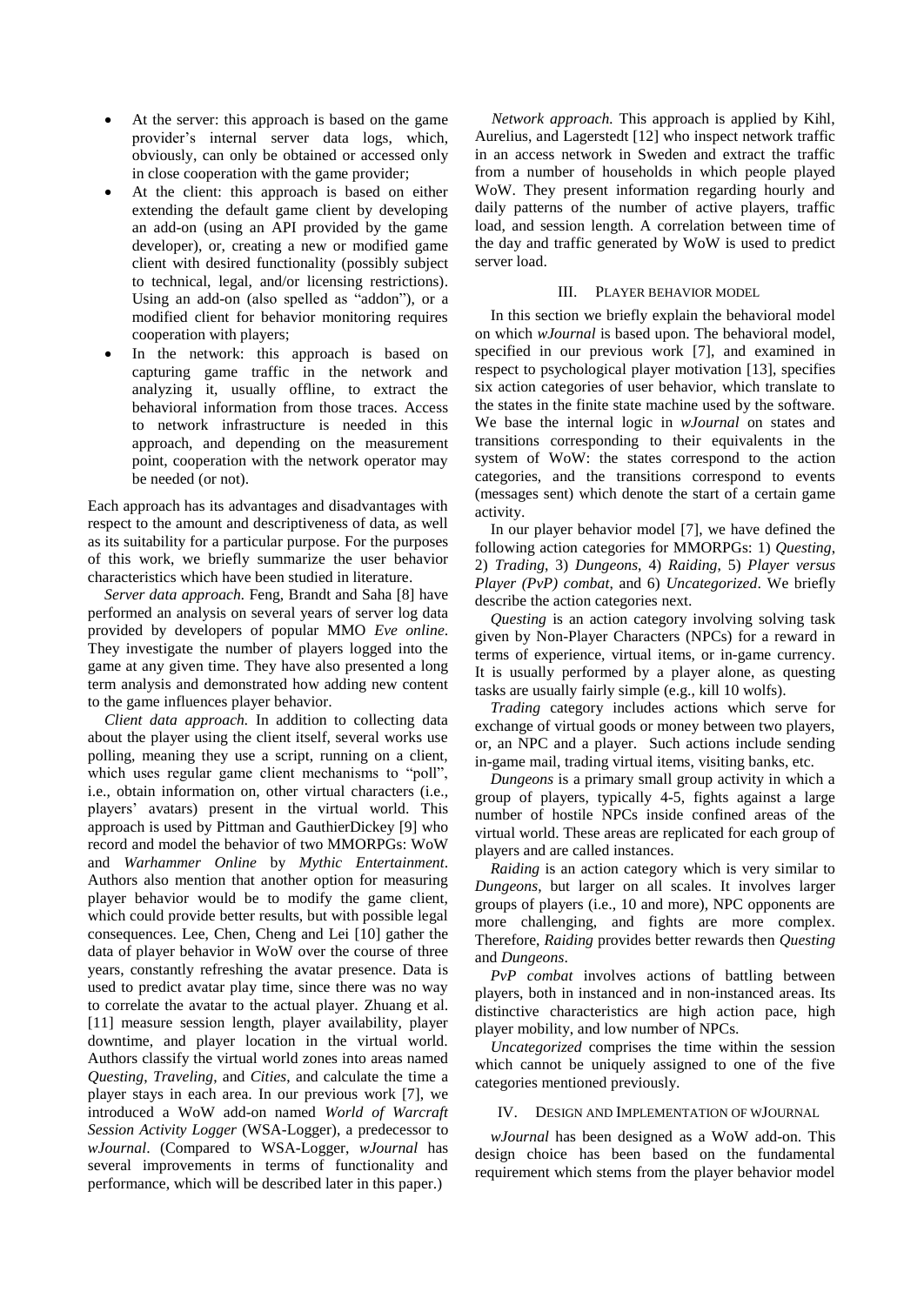– the ability to detect what the user is doing in the WoW virtual world (i.e., to which action category this activity refers to), when and for how long, and where (in which are of the virtual world). *wJournal* enables tracking of the number of sessions, the number of different characters within each tracked session, start time and end time of session segments which represent a single behavior category within a session, and the list of visited areas with associated time duration of the visit. Compared to our previous add-on (WSA-Logger), *wJournal* has improved performance in terms of reduced memory usage (70kB total) and CPU load (less than 1% on the default CPU performance meter). It also has a new functionality for tracking user movement patterns. Other minor improvements include bug fixes and some GUI details.

#### *A. Event tracking in wJournal*

Whenever a certain activity in the game is performed, the WoW API of the game client fires an event related to that activity. For example, when the user opens a mailbox inside the game, the MAIL\_SHOW event is fired. The number of events has been growing with the game evolution, and as of March 2012, there are 736 distinct events within WoW. In order to track player behavior with respect to the player behavior model, certain ingame events are helpful for determining action categories, and some are not. For example, the event MAIL\_CLOSE may be uniquely assigned to the *Trading* category, and the event BATTLEFIELDS\_SHOW may be uniquely assigned to *PvP combat*. However, a large number of events happen constantly during gameplay; making it impossible to distinguish the action category based solely on that event. Event tracking by using WoW API is explained in more detail in our previous work [\[7\].](#page-5-4)

For the purposes of this work, it suffices to say that *wJournal* tracks *Questing*, *Trading*, and *non-instanced PvP combat*, as a chain of events starting from the first event assigned to a given category, to the first event which does not belong in the same category. *Dungeons*, *Raiding*, and *instanced PvP combat* are all variations of instanced world space and are tracked differently. Namely, these categories are fully defined by two events labeling the entrance in and exit out of the instanced area.



**Figure 1. User behavior tracking finite state machine in wJournal**

So, each time a player enters and spends time in an instanced area, the player is considered to be performing events belonging to the respective behavior category.

#### *B. Player behavior tracking in wJournal*

A player behavior within the game client, as tracked by the add-on, can be modeled as a finite state machine, as shown in Fig. 1. The set of states corresponds to "user state", as the user "being active" in one of the six action categories. The set of input events corresponds to user actions in the game world, and a set of output events corresponds to events fired by the API. The transition function takes the current state and an input event, and returns the output event and the next state. Since there are no such restrictions within WoW, any state can change into any other state, thus transitions are possible from each state to all other states. Also, for non-instanced states (*Questing*, *Trading*, and *non-instanced PvP combat*), there is a loop denoting that there can be a series of events which do not change the current state. For instanced states (*Raiding*, *Dungeons*, and *instanced PvP combat*), as mentioned before, the state is defined through the instance entry and instance exit events.

By implementing the model described above, we are able to track the players' behavior in all of their characters separately, show them the gathered statistics in form of bar-charts, and export all the data needed in a log file.

#### *C. wJournal implementation*

As mentioned earlier, *wJournal* has been implemented as a WoW add-on, by using Lua scripting language and Ace3 development framework (http://www.wowace.com/ add-ons/ace3/). A WoW add-on, in general, is a collection of files which reside within the respective subdirectory in the WoW directory tree on the player's computer. An add-on directory contains a (mandatory) table of contents file, and a collection of individual components which implement the desired functionality, such as Lua scripts, XML files, fonts, graphics, sounds, etc. These files are loaded into the game scripting system when the client is started, and executed within the client to make desired modifications to the user interface. Due to security reasons, the scripting interface has limitations, in particular in terms of access to the file system and the operating system resources. It should also be noted that the scripting interface does not have access to the game world part of the client, so as to prevent misuse such as, e.g., automating behaviors or modifying gameplay. For more information on creating and programming WoW add-ons, an interested reader is referred to [\[14\].](#page-5-11)

### *1) wJournal add-on structure*

*The wJournal* directory contains the following files: 1) a table of contents (metadata) file, 2) an XML file used to determine the location of, and order in which Lua scripts (files with .lua extension) are loaded, and 3) Lua script files (the actual code which runs the add-on). The amount of data that needs to be tracked at any given time is substantial, so our add-on is broken down into multiple files for better code readability. In addition to the files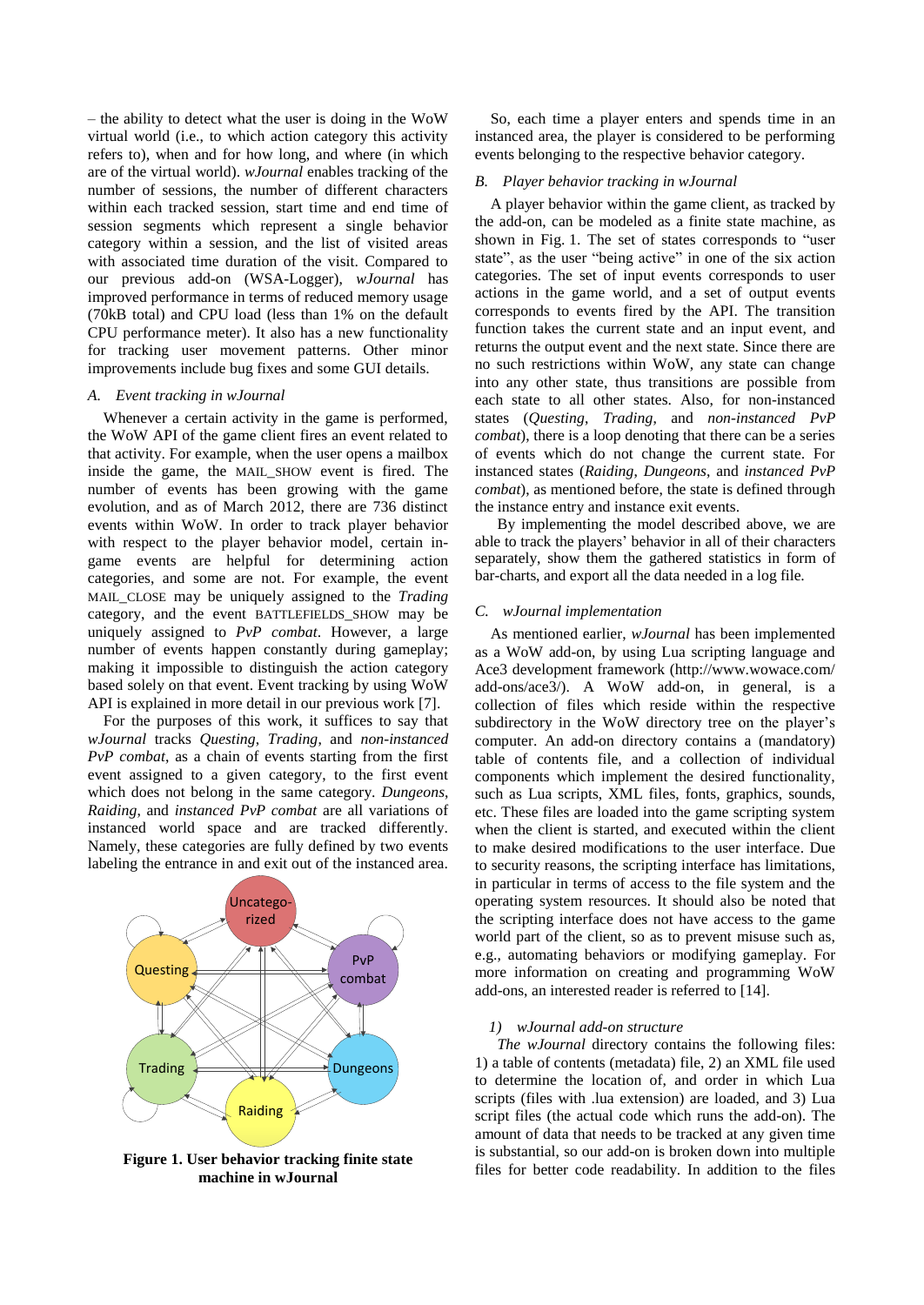mentioned above, two additional files include *Zones* and *Events*. Their function is explained in the text below.

*2) Zone tracking*

Virtual world of WoW contains more than 100 distinct zones. A *zone* is an area in the virtual world defined by its size and name. A character's location at a given time can be determined by using a script. Keeping track of the zone in which the player is in drastically reduces the number of events that we need to keep track of. For example, if a player's character is transferred to an instanced zone like battlegrounds, there is no need to keep track of any other events while in it. Simply noting the zone entrance and exit is enough to determine which instanced behavior category a player is currently in.

## *3) Event tracking*

The *Events.lua* file is used for storing a list of events used for determining the behavior category. This list is extendable, in the sense that new events (meaningful for our categories) added into the game (e.g., by game updates) may be added into this file to make *wJournal*'s decisions more precise.

# *4) Core logic*

*wJournal*'s program logic is stored in the *Core.lua* file. This file implements the finite state machine described above and records the data about the player behavior, with the goal of calculating and presenting the player behavior statistics. Obviously, calculating these in real time would have a negative impact on game client performance so that has to be avoided. The next problem that has to be solved is how to store collected data, and remain in line with security restrictions for add-on's Lua scripts. To avoid performance degradation and to work around file system access limitations, *wJournal* separates the behavior data presentation to the player from data storage for offline processing.

## *5) Player statistics shown within extended GUI*

The display showing the behavior statistics to the player has been designed so as to be rather simple and non-intrusive and it can be easily put aside if needed.

Fig. 2 shows the display, using a bar chart for graphical representation of the basic player behavior statistics. In addition to bar length indicating the time spent in each action category, the chart also displays the percentage of the time spent in a certain category with respect to the total playing time.

*6) Player statistics stored in a text file*

For security reasons, Lua scripts in WoW add-ons are permitted write access only to an isolated folder, where settings for all add-ons are stored.

| Exploring/Idle  | 43.20% |
|-----------------|--------|
| Questing        | 8.39%  |
| Trading         | 5.08%  |
| <b>Dungeons</b> | 4.75%  |
| Raiding         | 2.37%  |
| PvP             | 36.22% |

**Figure 2. wJournal display of playing statistics**

The problem is that using an add-on over an extended period of time, results in storing large amounts of data in files originally designed for settings.

This, obviously, has a cumulative negative impact on performance. Our past experience with *WSALogger*, which used this mechanism, taught us that a better solution was needed. For *wJournal*, another solution has been found by using the WoW's option for creating custom chat channels. Custom chat channels have several properties that enable this solution: 1) they can be used by any number of users, 2) add-ons are allowed to write in such channels without the users having to type themselves, and 3) add-ons can selectively toggle chat logging on and off, allowing to write only the text generated by the add-on into the game client's chat history, virtually making it our export file.

A chat history line is structured as follows:

MM/DD hh:mm:ss [channel name] <avatar name>: <text>

Where the MM/DD field represents month and day, and it is followed by the time of the day expressed in hours, minutes and seconds (hh:mm:ss). The "channel name" is used to identify the originator of the chat message, as the avatar's name is used to identify the player who wrote the message. The "text" field represents the message received. Since the game client provides timestamps, channel names, and avatar names automatically, we use the text field for writing the data of interest. An algorithm for writing into a chat log is as follows:

1. Wait for an event;

2. If an event is registered as belonging to a certain behavior category, forward it to the state machine as a new input event;

3. If the state machine transitions to a new state, send the new behavior category name and zone in which this event has occurred to a custom chat channel.

There is also a basic algorithm for data filtering before writing into the chat log, defined as follows:

1. Wait for a change in the chat window;

2. If the channel on which the message is received and the current player's avatar name have been previously registered in *wJournal*, enable chat logging. Otherwise, disable chat logging.

Based on the chat history, it is possible to chronologically reconstruct the sequence of player behaviors, i.e., the behavior start time, the behavior end time, and the zone in which the behavior has occurred. To make handling of data easier, a C# parser in has been developed, which creates output in Microsoft Excel (XLS) format. This file contains the following: Player ID, character name, behavior category name, starting time of a category, ending time of a category, and a session ID. This allows us to easily sort, enumerate, find peak values and create graphs from collected data. We also study the data to analyze the time duration spent by the player per action category, and the spatial positioning of characters.

## **MEASUREMENT RESULTS**

We demonstrate the use of *wJournal* by the following experiment, run by student volunteers at the Faculty of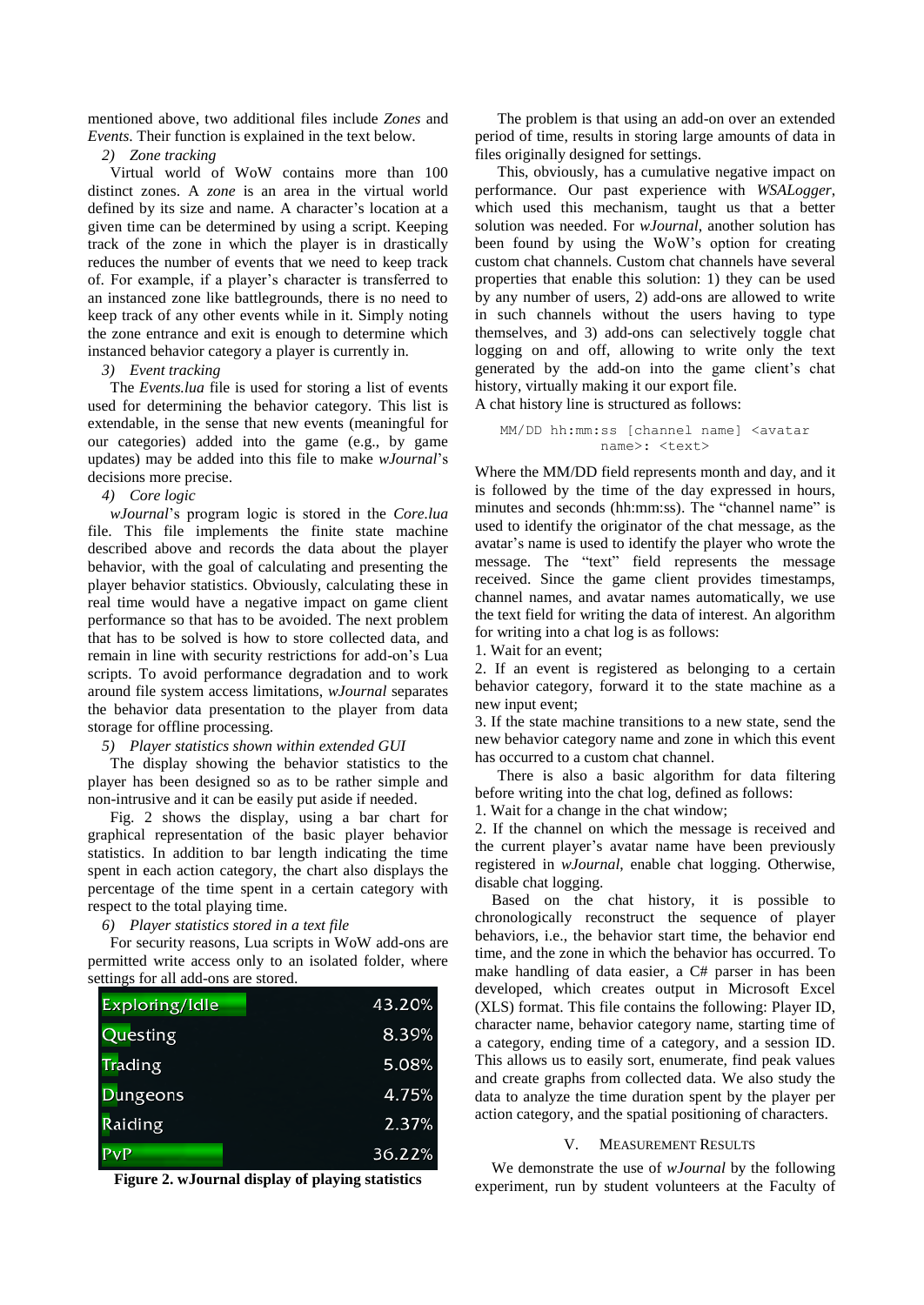Electrical Engineering and Computing of the University of Zagreb, over a four weeks' time. The students "enlisted" a total of 16 WoW players to participate in the research. The participating players were requested to set up the *wJournal* add-on on their computers, and to continue their usual behavior inside the virtual world during the course of the experiment.

Data gathering started on May  $5<sup>th</sup>$ , 2011, and it ended on June  $10^{th}$ , 2011. During this period, WoW patch 4.1.0 of the Cataclysm expansion was active. As the previous patch was introduced on October  $12<sup>th</sup>$ , 2010 (meaning that no new content has been introduced which would "skew" the user behavior), players have behaved in their already settled ways, i.e., in usual patterns. During the experiment no personal data was collected, except player's age and gender. A total of 16 players participated in our research, with an average of 1.937 characters per player (as one player may use several characters in a same session).

The log analysis has been performed to establish the age and gender characteristics of the test group, their session characteristics, and the player movement.

### *A. Age and gender analysis of the test group*

The average player age in our dataset is 24 years, with a 16-year-old being the youngest, and a 32-year-old the oldest subject. In general, younger subjects showed the tendency to play mainly with one character and focusing on single behavior categories, while older players showed a variety of interests. Distribution by gender is roughly equal (i.e., 9 male and 7 female players). With respect to activity categories, the collected data shows that "traditional" gender roles seem to extend into the virtual world as well, as female participants showed more interest in cooperative and healing roles, while male participants focused on playing competitive and more aggressive roles.

#### *B. Session length analysis*

We define a *session length* as the time spent in the game between logging in and logging out of a single character. One player can have multiple characters, but only one can be active at a time.

We also define a *session segment* as a part of the session in which only the activities in one action category take place. In our test group, an average session time is 62 minutes, with the longest session just under 14 hours.



**Figure 3. Occurrence percentages of behavior categories**

The shortest sessions lasted only a couple of seconds. Such sessions can represent an accidental character logons, as well as logons to simply check some equipment status, or chat. Therefore, information about shortest sessions is not reported separately, but it is calculated into average session lengths.

## *C. Behavior category duration analysis*

Fig. 3 shows the average occurrence (percentage) of the six behavior categories in our dataset, and Fig. 4 shows (the percentage of) the time spent in each category. Due to a relatively small number of participants in the experiment, who happened to be mostly interested in *PvP combat*, the behavior category spread is imbalanced. Actions recorded mainly belong to *PvP combat*, *Trading* and *Uncategorized* categories, while *Questing*, *Dungeons* and *Raiding* (in descending order) are less represented. A typical session with a maximum level character contains chatting, discussing tactics and trading while waiting to be matched against other players in *PvP combat*, which is played the most. When not playing *PvP*, players are mostly questing with their alternative characters, or leveling them through dungeons.

 Only three (out of sixteen) test subjects have shown interest in raiding, which is played mainly in evening hours. By comparing Fig. 4, and Fig. 3, it may be noted that, even though *Uncategorized* session segments happen very often, their total time is not as high in percentage as expected. It is also noticeable that dungeons and raids have only a few occurrences, but their percentage in total time played is not insignificant because the corresponding session segments tend to be long (as shown in [\[7\]\[13\]\)](#page-5-4). We can order the behavior categories from the most to the least frequent, as follows: *Uncategorized*, *Trading*, *PvP combat Questing*, *Dungeons*, *and Raiding*. The average length of each category, also in descending order: *Raiding, Questing, Dungeons, PvP combat, Uncategorized , Trading*.

#### *D. Player movement analysis*

Players are able to move through virtual zones in several ways: by land, by air, and through teleporting.

 *Travelling by land* means a player can follow designated routes on foot. Thus, a player can only visit zones adjacent to his current zone.



**Figure 4. Percentages of time spent on each behavior category**